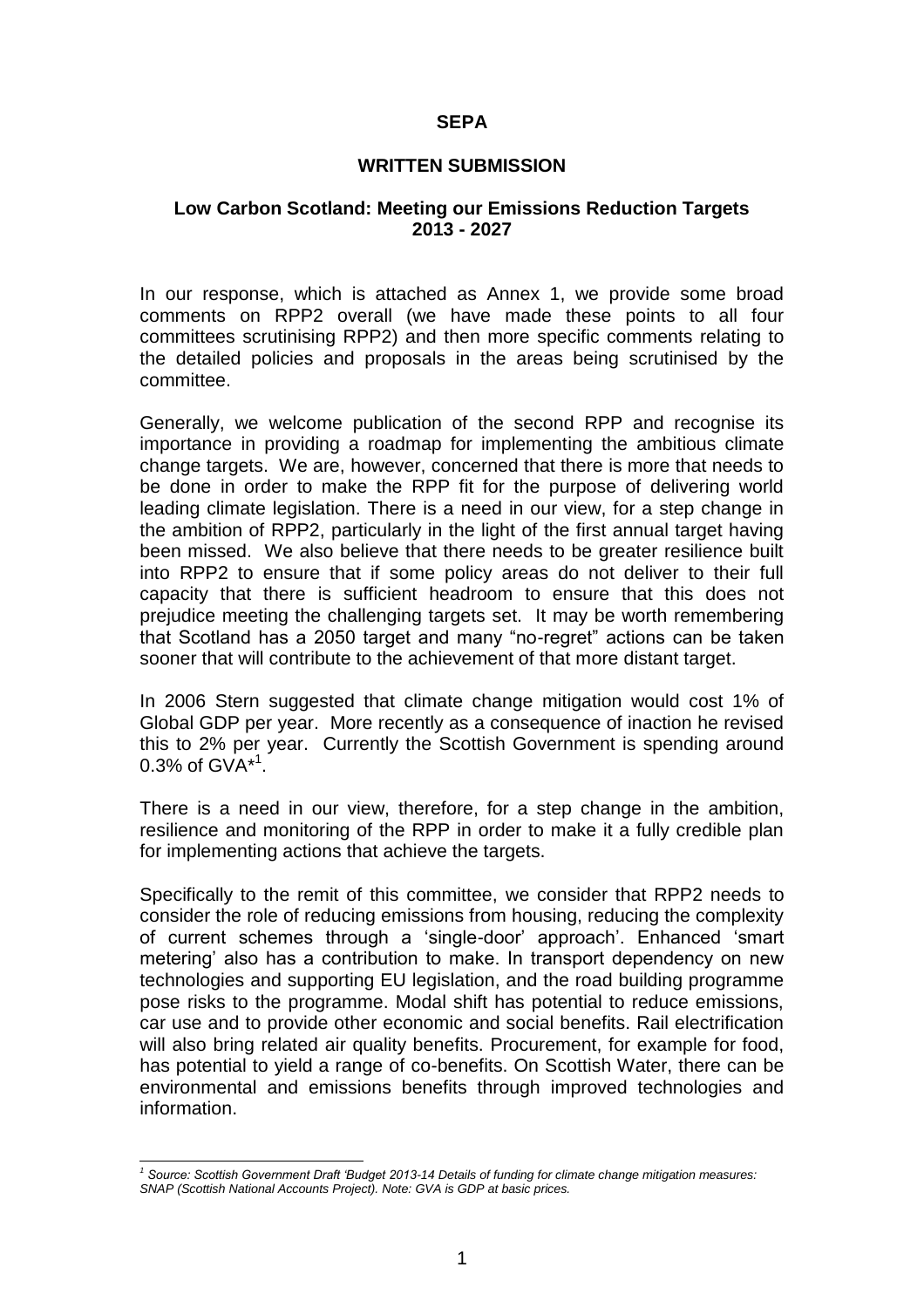#### **Appendix – Written Evidence from SEPA**

#### **1. Introduction and General view of RPP2**

- 1.1 SEPA welcomes the publication of the draft second report on policies and proposals (RPP2) and the opportunity provided to us to submit our views on it as part of its 60 day scrutiny period. RPP2 is vitally important in helping to set Scotland on a path to meet the ambitious targets set in the Climate Change (Scotland) Act 2009.
- 1.2 We are, however, concerned that there is more that needs to be done in order to make the RPP fit for the purpose of delivering world leading climate legislation. There is a need, in our view, to (a) increase the scale of ambition, (b) enhance the resilience of RPP2 (c) provide more robust monitoring arrangements to help understand how policies and proposals are delivering in order to make it a credible plan for implementing actions that achieve the targets:
- 1.3 *Scale of Ambition* RPP2 makes clear the scale of the challenge ahead and also makes it clear that the challenge is one to which the government is determined to rise. For the ambitious targets to be reached, however, a step change is needed and unless that step change is made early, then the scale of the challenge is likely only to increase. While many parts of RPP2 are welcome, we are concerned whether it will facilitate that fundamental shift of gear that is required. This involves beginning debate on some of the more uncomfortable decisions that will be required to meet the long term targets set and also setting out very clear, substantive, robust and deliverable policies**.** The section on transport, for example, appears to contain little new policy effort and much reliance is placed on reductions beyond 2020, whilst no mention is made of the potential impacts on the delivery of transport policies and proposals arising from the road-building programme that runs parallel to the RPP2 timescales.
- 1.4 *Building Resilience* We are concerned whether there is enough "headroom" in the RPP so that if things do not go to plan then there may not be scope to meet the targets. This could arise from policies and proposals not delivering to the extent assumed, from the lack of an EU agreement to increase the target to 30% or where emissions increase due to unforeseen circumstances. We are already behind schedule due to the missed 2010 target, meaning that the policies and proposals set out must deliver to their full potential if we are to meet the targets set. Our own experience from internal target setting on greenhouse gas emission reductions is that it is very difficult to recover from a poor start and that later remedial actions to bring you back on track are often more dramatic. Accordingly, we feel that RPP2 needs to plan with more resilience in mind to face changing circumstances and emerging challenges such as the potential for large scale unconventional oil and gas exploitation, decisions on which have the potential to lock us into a higher carbon future through the life of RPP2.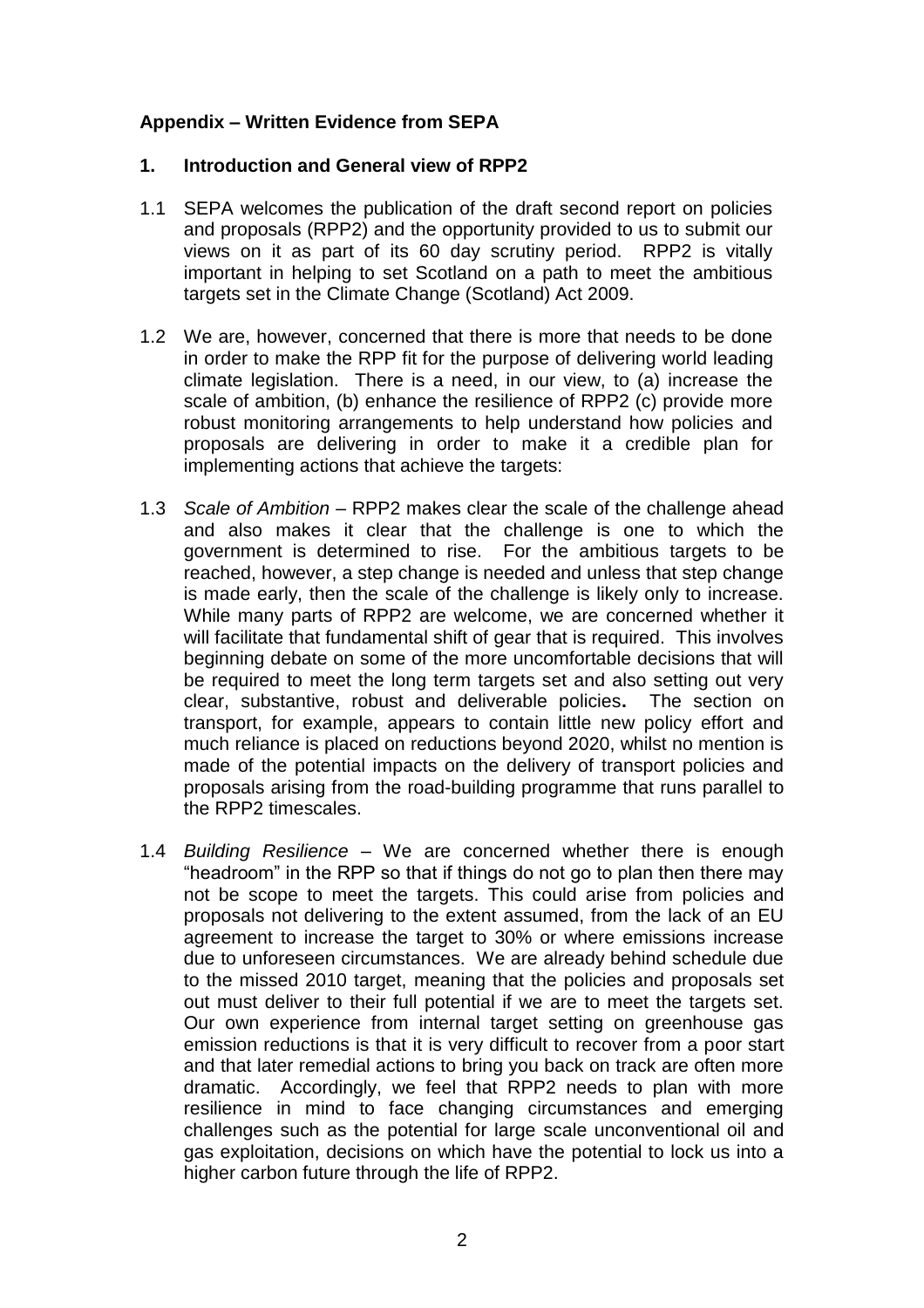- 1.5 *Behavioural Change* SEPA agrees that behavioural change is key to delivery of the policies and proposals in RPP2 and we welcome the strategic approach to behavioural change that will be set out in the forthcoming Low Carbon Scotland: Behaviours Framework. It is our view that it is essential that climate change is expressed as a national interest issue rather than a government issue, a sectoral issue or a policy issue if a step change in behaviour is to occur. For RPP2, we consider that behaviour change should find expression in all sections of the report and should not be stand alone as change is needed across all sectors of the economy and society. This requires collaborative working across the public and private sector that crosses party political boundaries, and requires extensive engagement with Scotland's people about both the need for climate action and the benefits it will bring. RPP2 could also play a stronger role in enabling behavioural change through, for example, reconciliation and co-ordination of potentially conflicting policies and messages on climate change or through the identification and removal of perverse incentives that impact detrimentally on emissions.
- 1,6 *Monitoring* There is a considerable reliance on assumptions about how the policies and proposals will perform. Without detailed monitoring of each of the specific policies and proposals however, it will be very difficult to tell whether these assumptions are accurate in the face of changing circumstances and whether revised assumptions and associated actions need to be identified. We believe therefore that there is scope to improve the use of more specific indicators, particularly leading indicators that let us know how we are progressing against a particular target beyond the overall monitoring of progress towards emissions reductions. Without this, it is difficult to understand risk and to understand which policy areas are working, and which could be accelerated, and which are not and therefore may need to change.
- 1.7 *Delivering Multiple Benefits* RPP2 indicates that the costs of the policies and proposals is £1.6 billion and outweighs their direct benefits of £1.2 billion, but this completely ignores the wider benefits of climate actions and sends out the message that climate action is disproportionately costly and also risks these benefits not being given due regard in decision making. There are very many examples where concerted action would have multiple benefits not just for climate, but for improving the health and wellbeing of citizens and making Scotland's towns, cities and villages nicer places to live and work - yet these are not clearly articulated or costed. For example, taking actions to reduce emissions from transport can lead to a wide range of economic, social and environmental benefits, including improved urban air quality, less congestion and improved safety which in turn can lead to improvements in people's health, promote more active lifestyles and can make our towns and cities nicer places to be and which attract economic investment. There is an opportunity for RPP2 to show the wider benefits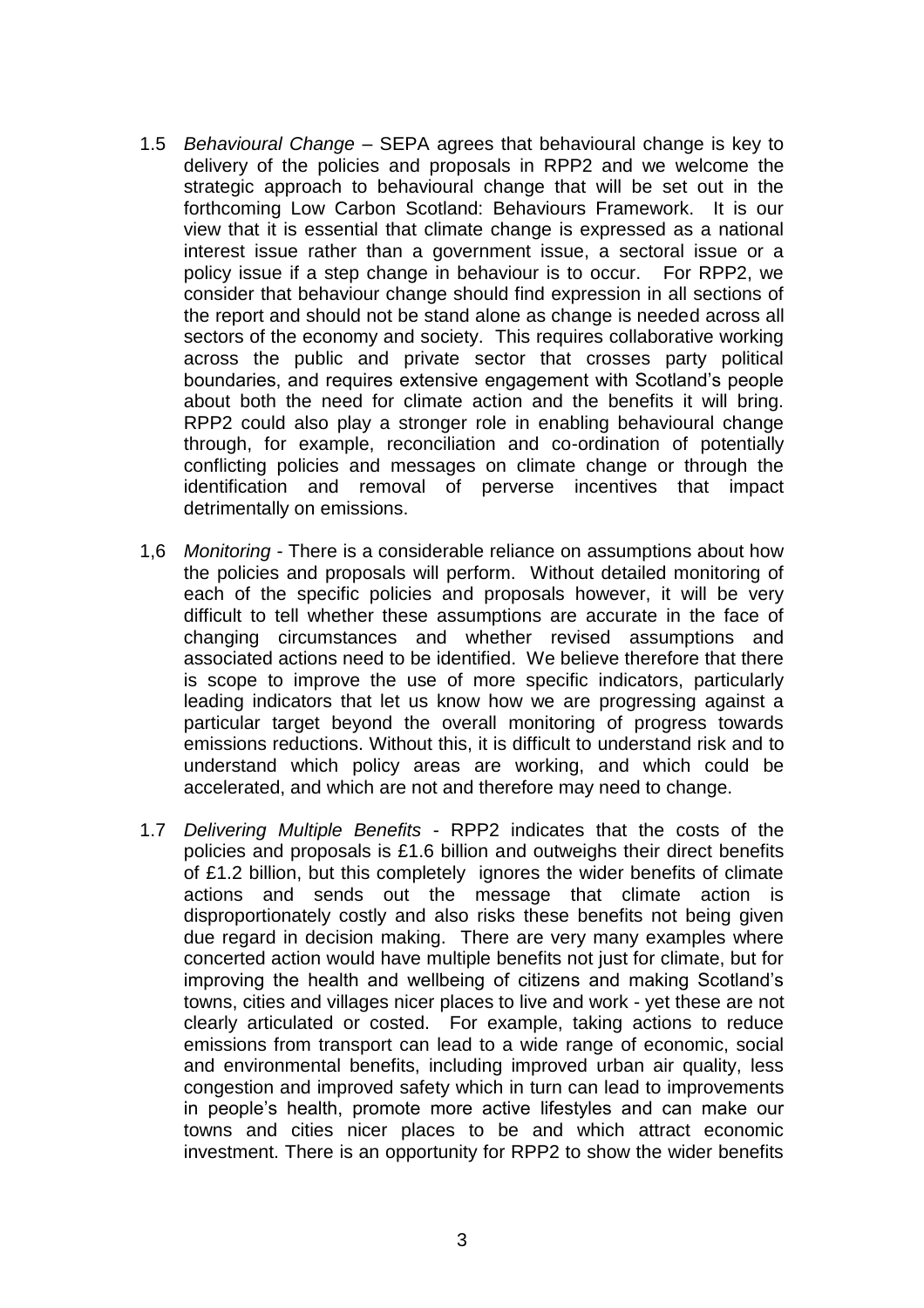of these actions to help to secure the behavioural change that is needed, and to show wider financial savings.

# **2. Housing – energy efficiency**

- 2.1 Scotland's residential sector is a growing source of emissions at 15% (+2% from 1990-2010). As a result a full programme of measures is needed to ensure the sector contributes to the Scottish Government's reduction targets. The delivery of such programmes also has the potential to develop new skills and create employment, as well as improving health and well-being of households. SEPA therefore welcomes the extent of the overall commitment to improve home energy efficiency.
- 2.2 The sector poses a particular challenge in that emissions are the result of a huge number of individual decisions on how energy is used by Scotland's 2.37 million households.
- 2.3 The RPP2 highlights however that there are a number of schemes on offer with a range of criteria, a mix of loans and grants, targeted at different parts of the housing sector from different administrations. This complexity could serve to reduce the schemes' overall effectiveness. A 'single-door' approach operating like the Energy Assistance Package should be considered to overcome these complexities and secure emissions reductions.
- 2.4 A second challenge is that many schemes are now mature and have already 'picked the low hanging fruit'. Lessons from the waste reduction programme suggest that securing further reductions in emissions is therefore likely to be progressively more challenging and potentially more expensive.

# **3. Smart Meters**

- 3.1 The roll-out by energy suppliers of smart meters is required by end-2019. New generation smart meters are available right now and which can help achieve further emissions reductions by enabling greater control and providing information on efficient energy use. This has been confirmed by trials of meters with 'In Home Displays' (IHDs). There is an opportunity therefore to require the newest technology smart meters to be installed that maximise the efficiency savings that could be realised.
- 3.2 The Scottish Government should consider supporting financially the uprating of the requirement in Scotland - for example all new-build housing should install new generation smart meters. This would yield co-benefits in terms of reducing energy costs and helping to address fuel poverty as well as enabling emissions reductions.

# **4. Transport**

4.1 SEPA welcomes the intention to decarbonise and electrify transport since this sector represents one of only two where emissions have increased.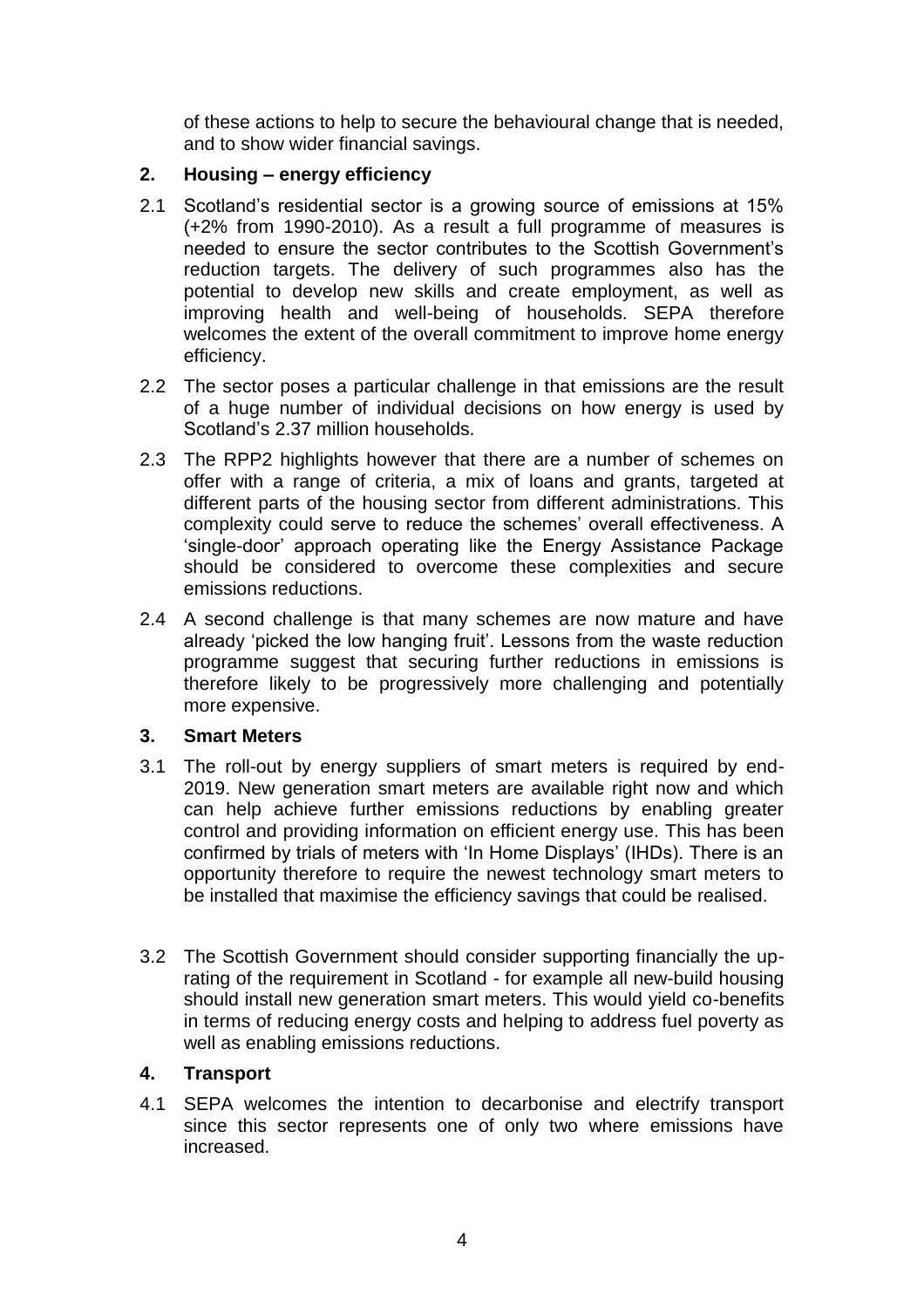- 4.2 The measures to support the use of electric vehicles (e.g. by installing a network of vehicle charging points) and to support the use of hybrid buses are welcome. There is however a high level of dependency on new vehicle technologies and supporting EU legislation. Policies and proposals in RPP2 for transport are calculated to provide a significant 14.58% of the total emissions reductions in 2027 (see Table 2 below), yet great reliance is placed on the emergence of new vehicle technologies which may or may not deliver effectively. Compensatory measures should be available in the event of slower take-up or availability of these technologies. In addition there is no reference to road building schemes (the second Forth Crossing, dualling the A9 and the Aberdeen Western Bypass Route), where such investment is likely to result in increased traffic and emissions and therefore pose a risk to the programme. The impacts of these should be taken into account when considering the overall emissions reductions.
- 4.3 In terms of modal shift, rail investment has the potential to reduce car use and to provide other economic and social benefits. This will also bring related air quality benefits. Rail electrification can offer increasing emission reductions as the grid is decarbonised. High-speed rail to England has further potential to reduce emissions by reducing short-haul flights.
- 4.4 The role of transport is closely connected with land-use planning. Landuse planning is a key enabling mechanism; land use decisions influence the GHG emissions from a number of sectors. In our evidence to the Local Government and Regeneration Committee we argue that the landuse planning system should be placed on a stronger footing to support and deliver actions to achieve the Climate Change targets.

# **Table 2**

# **Transport Abatement (by Emission Saving)**

This shows delivery measures by 2027 exceeding 500ktCO<sub>2</sub>e annually (from both policies and proposals) by sector extracted from Annex A of RPP2. (Po) denotes policy; (Pr) denotes proposal

| <b>Sector</b>                                 | <b>Estimated</b><br>abatement<br>ktCO <sub>2</sub> e | <b>Change from</b><br>2013 ktCO <sub>2</sub> e | %age of<br>Target* |
|-----------------------------------------------|------------------------------------------------------|------------------------------------------------|--------------------|
| Decarbonising Vehicles (Po)                   | 1,727                                                | $+1,570$                                       | 7.69               |
| Decarbonising Vehicles (Pr)                   | 798                                                  | $+797$                                         | 3.55               |
| Lower Emission Potential in<br>Transport (Pr) | 750                                                  | $+750$                                         | 3.34               |
| <b>Transport measures</b>                     | 3,275                                                | 3,117                                          | 14.58              |

 $*$  Target emissions savings for 2027 are 22,449,000 CO<sub>2</sub>e from 2012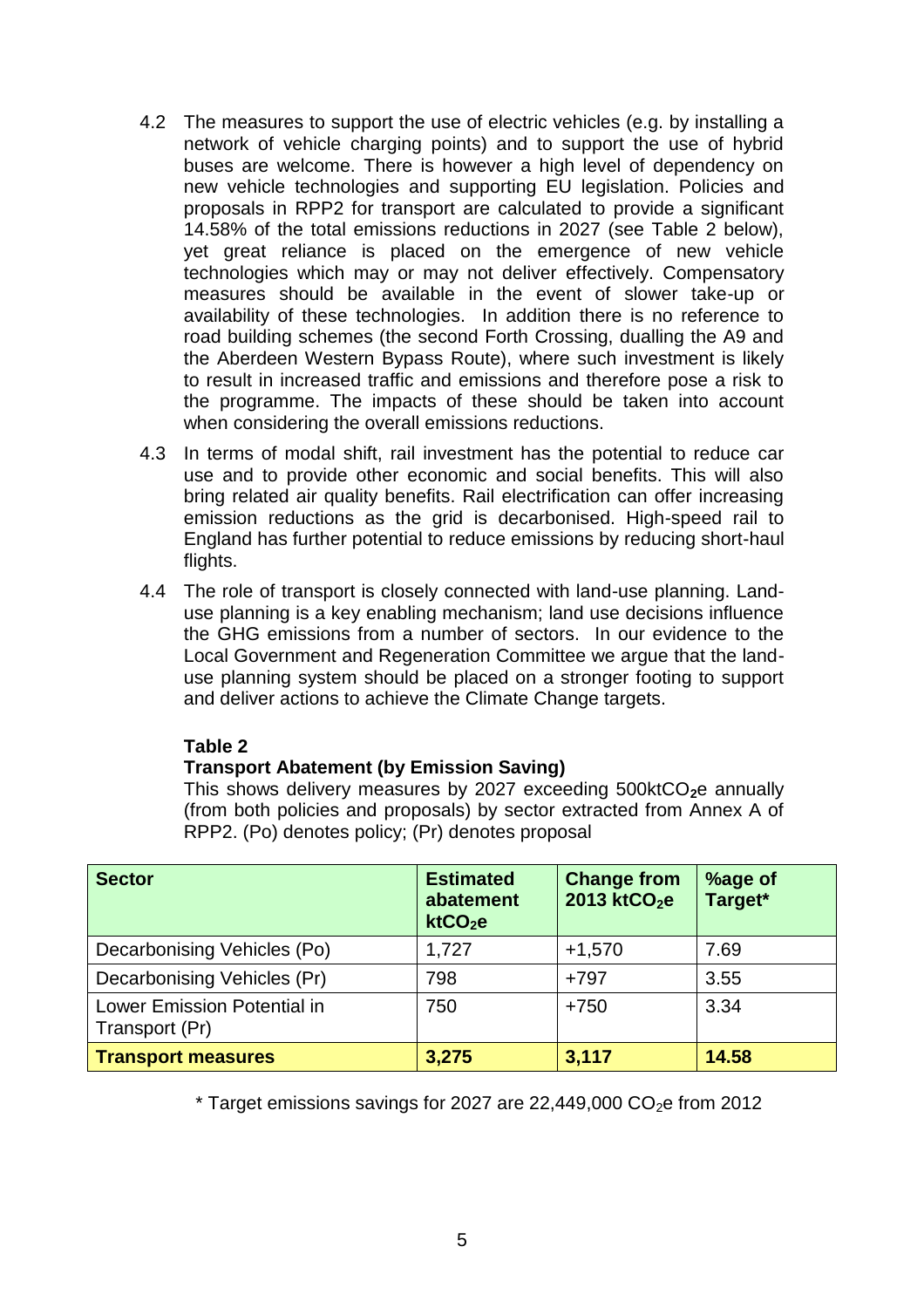# **5. Procurement**

5.1 Moving towards sustainable procurement has the potential to yield a range of co-benefits – economic, employment, environmental and community. We would support moves to ensure that public sector procurement effectively evaluates and takes into account the carbon impacts of the products and services being procured. Doing so would not only help to drive down emissions (by making carbon equal to cost as a key feature in whether a tender will be successful or not), but could also lead to positive economic benefits (for the local food and drink sector for example). Public bodies could report on sustainable procurement as part of their required reporting under the Climate Change (Scotland) Act Public Bodies' Duties.

# **6. Scottish Water**

- 6.1 Increasing environmental standards do not necessarily have to be associated with increasing emissions from wastewater treatment works (WwTw). There are a large number of source control projects being implemented by Scottish Water (SW), some with SEPA as partner, which should reduce carbon emissions, pollution and costs:
	- Sustainable land management working with land managers to reduce run-off of priority substances into raw drinking water
	- Study of feasibility of removing lead communication pipes to enable tap orthophosphate dosing (used to reduce plumbosolvency) to be halted (this represents 10% of the phosphorus load entering WwTW)
	- Phosphorus from detergents is estimated to have reduced to 7% of the phosphorus load entering WwTW and is anticipated to reduce to near zero by 2015.
	- In partnership with Scottish Water and others, SEPA is exploring a range of options for addressing both climate change mitigation and adaptation for the water industry.
- 6.2 Information on the carbon benefits, barriers to implementation and risks associated with the above options are now becoming available through the completion of the SR10 climate change studies, all of which will be complete by 2014. It is hoped that implementation of some of these options will provide win-win solutions that both deliver on the targets set in the Climate Change (Scotland) Act 2009 as well as meet the requirements of the Water Environment Water Services Act.
- 6.3 SEPA and SW are also supporting innovation technology where it can help to reduce GHG emissions. These are being pursued through the 'Hydro-nation' agenda at a national level and include investigating the feasibility of developing a water innovation park to test new technologies to aid their market uptake.